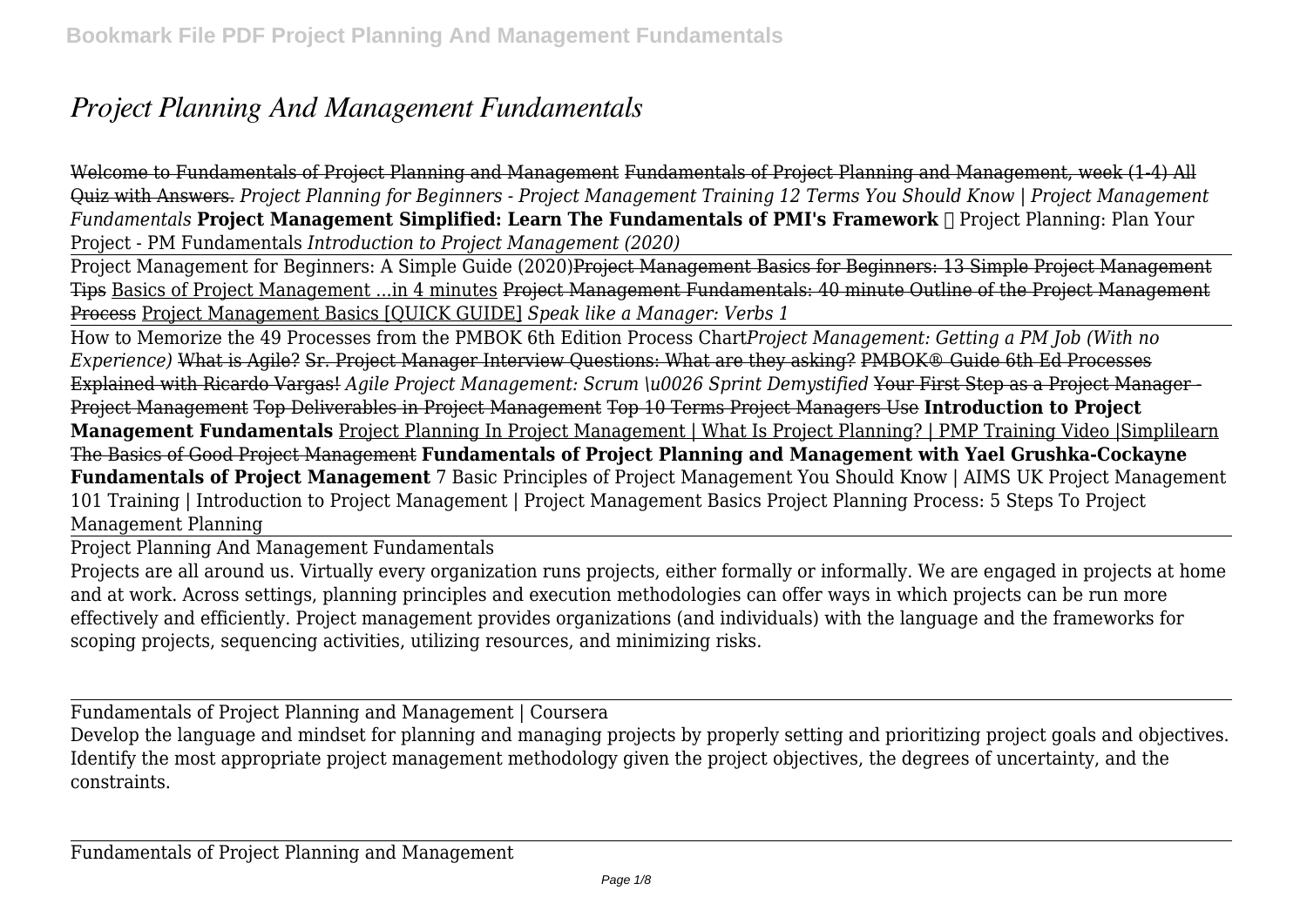Business Fundamentals: Project Management; Business Fundamentals: Effective Networking; Mindfulness for Wellbeing and Peak Performance; Maintaining a Mindful Life; Fundamentals of Project Planning and Management; Getting Started with Agile and Design Thinking; Starting a Business 1: Vision and Opportunity; Starting a Business 2: People and Networks

Fundamentals of Project Planning and Management - Learning ...

1 – Supportive PMO – Provides project management methodologies, practices, training, and templates. 2 – Controlling PMO – Monitors compliance of project management methodologies, practices, training, and templates. 3 – Directive PMO – Directly manage projects

Project Management Fundamentals & basic concepts Develop the language and mindset for planning and managing projects by properly setting and prioritizing project goals and objectives. Identify the most appropriate project management methodology given the project objectives, the degrees of uncertainty, and the constraints. Who is this course for?

Fundamentals of Project Planning and Management

Projects are all around us. Virtually every organization runs projects, either formally or informally. We are engaged in projects at home and at work. Across settings, planning principles and execution methodologies can offer ways in which projects can be run more effectively and efficiently. Project management provides organizations (and individuals) with the language and the frameworks for scoping projects, sequencing activities, utilizing resources, and minimizing risks.

Fundamentals of Project Planning and Management | UVA ...

By the end of the Fundamentals of Project Planning and Management course from Darden School of Business by FutureLearn, you'll be able to: Describe how to initiate a project by defining the project goal, identifying the priorities, and establishing the organization.

Fundamentals of Project Planning and Management ...

The project management plan is the central foundation of project management, and as such we will focus a separate section on it. It is a document that gives the project manager their direction throughout the project, thereby aiding in decision making and establishing to the stakeholders how the project will be managed.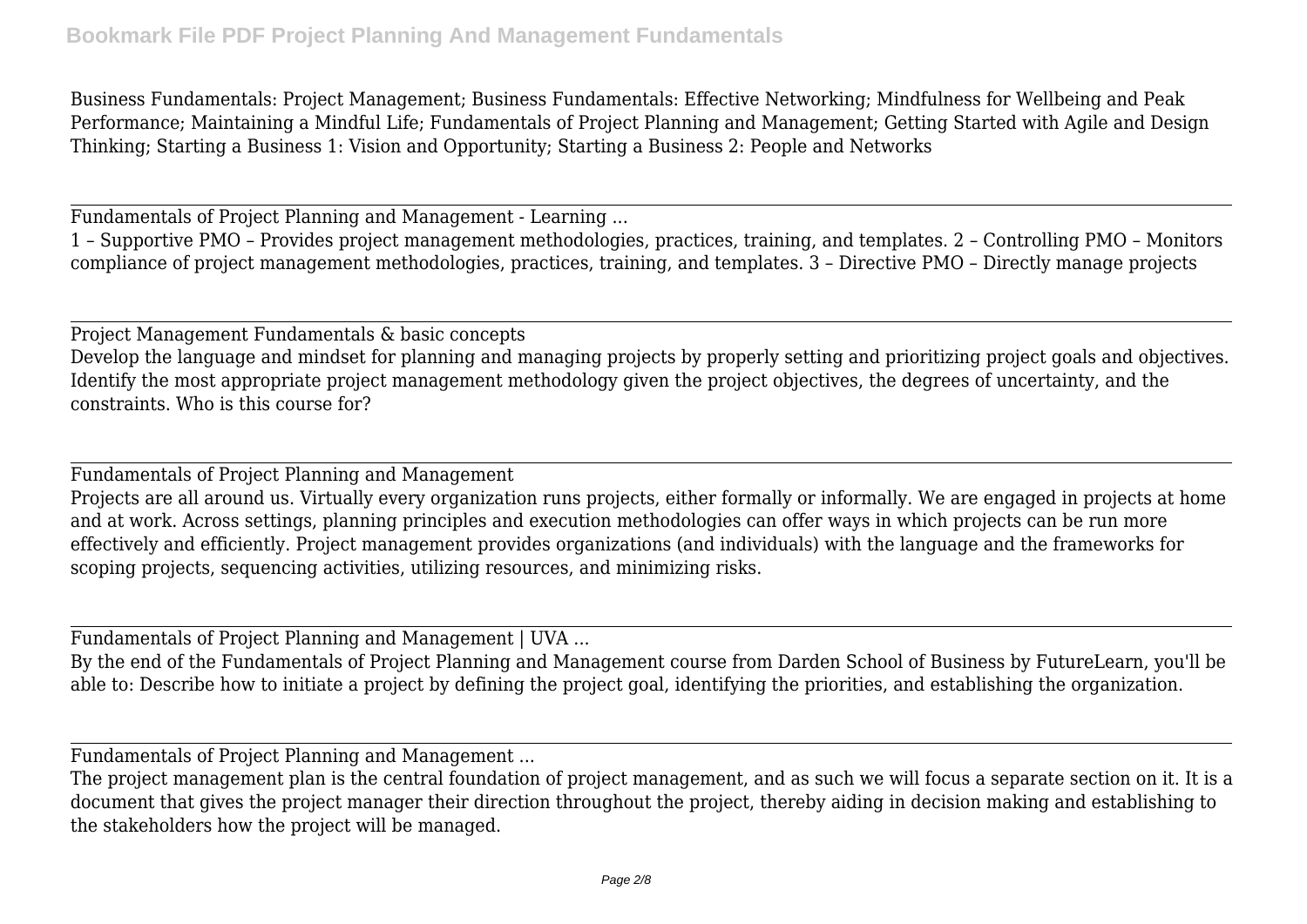Project Management Fundamentals Project Planning refers to defining fundamentals such as the following: Determination of Scope, Cost, and Resources The process of determining the scope, cost, and resources help estimate the time required to complete the project, the number of people needed, and the skill set required

What is Project Planning: Tools and Fundamentals A project plan expresses the objectives  $\&$  requirements of the project in terms of  $\Box$  Project Scope  $\Box$  Project Schedule  $\Box$  Resource Requirement  $\Box$  project cost estimation  $\Box$  Project Quality and  $\Box$  Project Risk Management A project planning enables project manager to translate project requirement into Work breakdown structure (WBS), tasks list, Gantt charts, resource assignment and risk register, etc.

BASICS OF PROJECT PLANNING - Online Project Management ...

Critical chain project management (CCPM) is an application of the theory of constraints (TOC) to planning and managing projects, and is designed to deal with the uncertainties inherent in managing projects, while taking into consideration limited availability of resources (physical, human skills, as well as management & support capacity) needed to execute projects.

Project management - Wikipedia New to PM? Learn the importance of project planning. Try our award-winning PM software for free: https://www.projectmanager.com/?utm\_source=youtube&utm\_mediu...

Project Planning for Beginners - Project Management ...

What are the 10 things you need to build into your Project Plan? A large part of the success of your project will be down to your planning. Consequently, the...

Project Planning: Plan Your Project - PM Fundamentals ...

Project planning and Scheduling Summary The crux of the matter is that if project planning and scheduling fundamentals are applied without any compromise, the chances that the project schedule would slip is fairly limited and to very large extent predictable.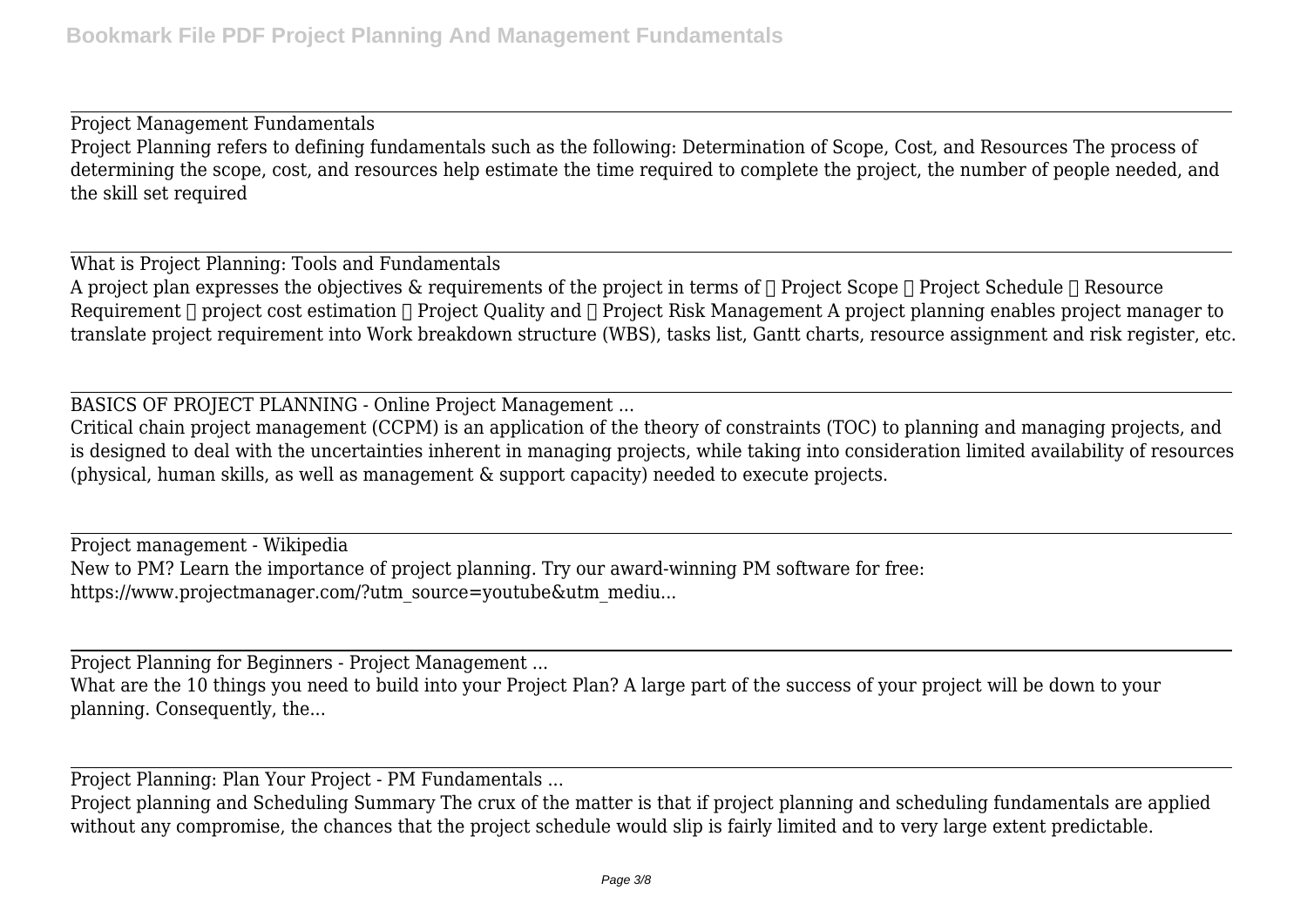Project Planning and Scheduling Fundamentals • MilestoneTask Develop the language and mindset for planning and managing projects by properly setting and prioritizing project goals and objectives. Explain how to develop a project plan by identifying the scope, task dependencies, schedule, critical path, and risks.

Fundamentals of Project Planning and Management Course ...

Fundamentals of Project Planning and Management will introduce basic concepts from project planning, critical path method, network analysis, and simulation for project risk analysis. You will gain an appreciation for what is required in planning and executing largescale projects and gain an understanding of Agile Project Management principles.

Course Introduction - FutureLearn The Project Management process taught in this Project Management Fundamentals course is the APM (aka PMP or PMI) method. It's based on decades of academic research and is widely accepted as the ultimate Project Management solution.

Project Management Fundamentals | Udemy Project Management Training Course Aim To teach delegates how to effectively and confidently plan, deliver and manage projects. Target Student: Delegates who require a basic understanding of how to plan and manage a project. Designed for staff who do not need the intricacies of a PRINCE2 course or for staff who are aiming to attend […]

Welcome to Fundamentals of Project Planning and Management Fundamentals of Project Planning and Management, week (1-4) All Quiz with Answers. *Project Planning for Beginners - Project Management Training 12 Terms You Should Know | Project Management Fundamentals* Project Management Simplified: Learn The Fundamentals of PMI's Framework ∏ Project Planning: Plan Your Project - PM Fundamentals *Introduction to Project Management (2020)*

Project Management for Beginners: A Simple Guide (2020)Project Management Basics for Beginners: 13 Simple Project Management Tips Basics of Project Management ...in 4 minutes Project Management Fundamentals: 40 minute Outline of the Project Management Process Project Management Basics [QUICK GUIDE] *Speak like a Manager: Verbs 1*

How to Memorize the 49 Processes from the PMBOK 6th Edition Process Chart*Project Management: Getting a PM Job (With no Experience)* What is Agile? Sr. Project Manager Interview Questions: What are they asking? PMBOK® Guide 6th Ed Processes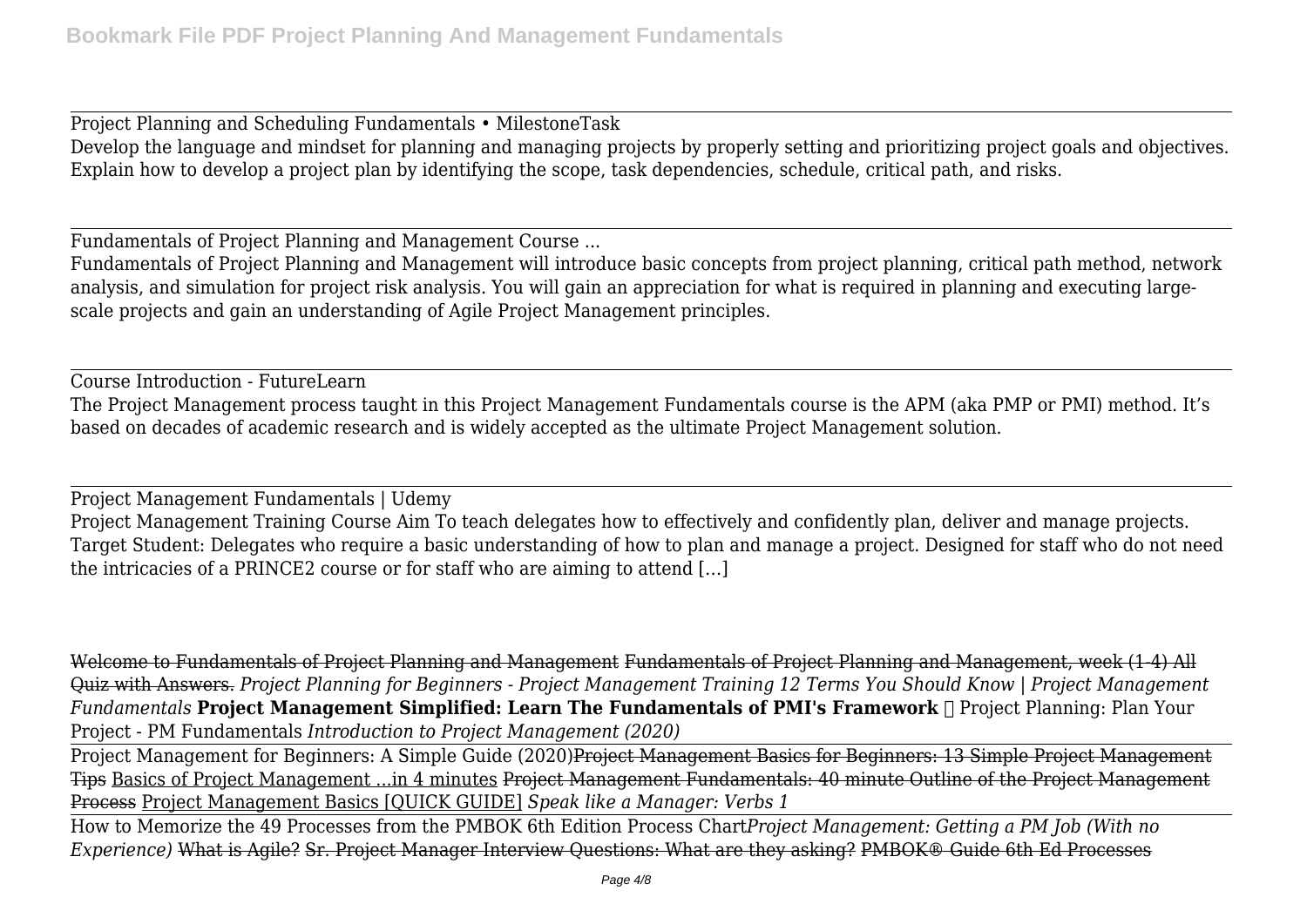Explained with Ricardo Vargas! *Agile Project Management: Scrum \u0026 Sprint Demystified* Your First Step as a Project Manager - Project Management Top Deliverables in Project Management Top 10 Terms Project Managers Use **Introduction to Project Management Fundamentals** Project Planning In Project Management | What Is Project Planning? | PMP Training Video |Simplilearn The Basics of Good Project Management **Fundamentals of Project Planning and Management with Yael Grushka-Cockayne Fundamentals of Project Management** 7 Basic Principles of Project Management You Should Know | AIMS UK Project Management 101 Training | Introduction to Project Management | Project Management Basics Project Planning Process: 5 Steps To Project Management Planning

Project Planning And Management Fundamentals

Projects are all around us. Virtually every organization runs projects, either formally or informally. We are engaged in projects at home and at work. Across settings, planning principles and execution methodologies can offer ways in which projects can be run more effectively and efficiently. Project management provides organizations (and individuals) with the language and the frameworks for scoping projects, sequencing activities, utilizing resources, and minimizing risks.

Fundamentals of Project Planning and Management | Coursera Develop the language and mindset for planning and managing projects by properly setting and prioritizing project goals and objectives. Identify the most appropriate project management methodology given the project objectives, the degrees of uncertainty, and the constraints.

Fundamentals of Project Planning and Management

Business Fundamentals: Project Management; Business Fundamentals: Effective Networking; Mindfulness for Wellbeing and Peak Performance; Maintaining a Mindful Life; Fundamentals of Project Planning and Management; Getting Started with Agile and Design Thinking; Starting a Business 1: Vision and Opportunity; Starting a Business 2: People and Networks

Fundamentals of Project Planning and Management - Learning ...

1 – Supportive PMO – Provides project management methodologies, practices, training, and templates. 2 – Controlling PMO – Monitors compliance of project management methodologies, practices, training, and templates. 3 – Directive PMO – Directly manage projects

Project Management Fundamentals & basic concepts

Develop the language and mindset for planning and managing projects by properly setting and prioritizing project goals and objectives.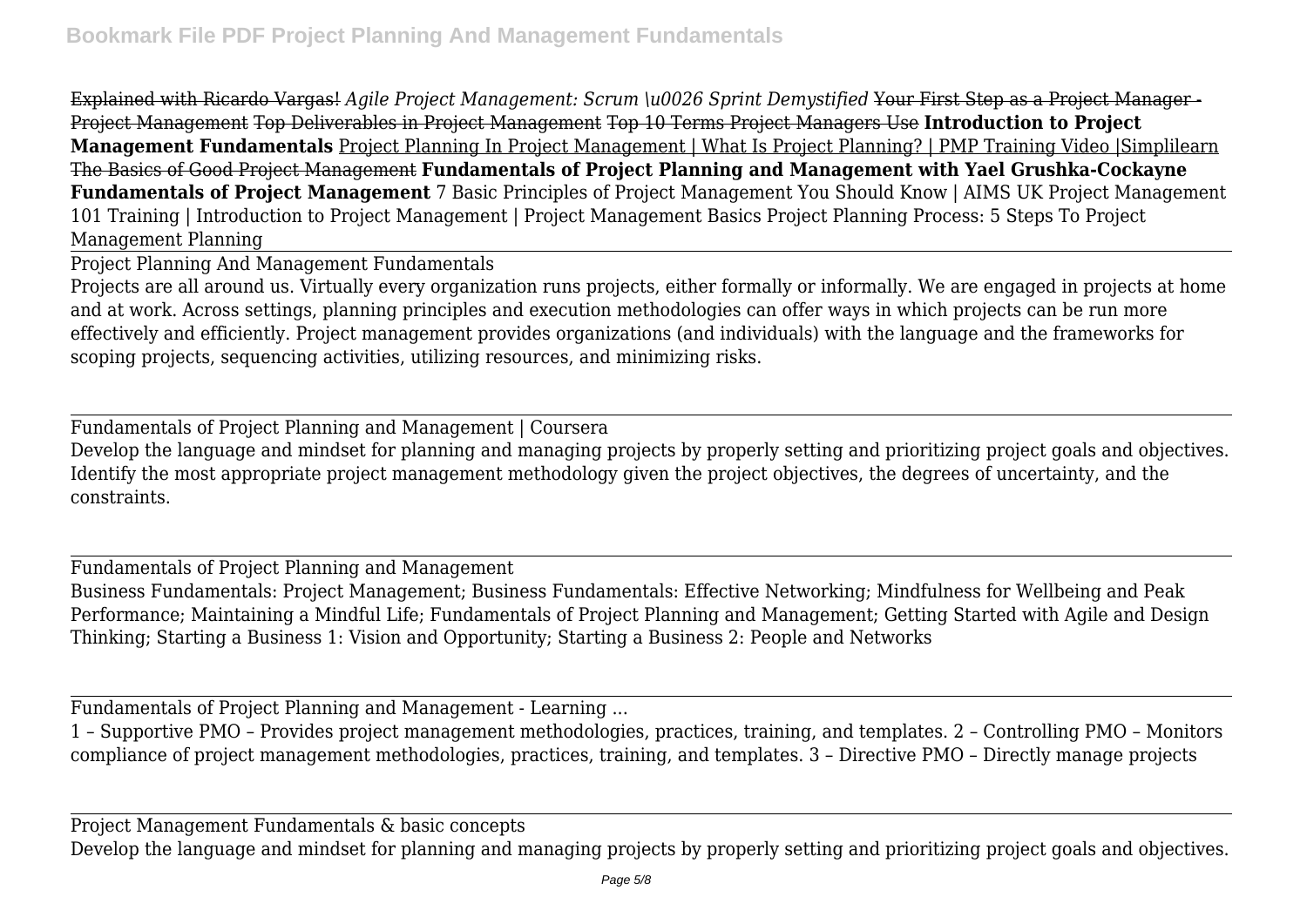Identify the most appropriate project management methodology given the project objectives, the degrees of uncertainty, and the constraints. Who is this course for?

Fundamentals of Project Planning and Management

Projects are all around us. Virtually every organization runs projects, either formally or informally. We are engaged in projects at home and at work. Across settings, planning principles and execution methodologies can offer ways in which projects can be run more effectively and efficiently. Project management provides organizations (and individuals) with the language and the frameworks for scoping projects, sequencing activities, utilizing resources, and minimizing risks.

Fundamentals of Project Planning and Management | UVA ...

By the end of the Fundamentals of Project Planning and Management course from Darden School of Business by FutureLearn, you'll be able to: Describe how to initiate a project by defining the project goal, identifying the priorities, and establishing the organization.

Fundamentals of Project Planning and Management ...

The project management plan is the central foundation of project management, and as such we will focus a separate section on it. It is a document that gives the project manager their direction throughout the project, thereby aiding in decision making and establishing to the stakeholders how the project will be managed.

Project Management Fundamentals

Project Planning refers to defining fundamentals such as the following: Determination of Scope, Cost, and Resources The process of determining the scope, cost, and resources help estimate the time required to complete the project, the number of people needed, and the skill set required

What is Project Planning: Tools and Fundamentals

A project plan expresses the objectives  $\&$  requirements of the project in terms of  $\Box$  Project Scope  $\Box$  Project Schedule  $\Box$  Resource Requirement  $\Box$  project cost estimation  $\Box$  Project Quality and  $\Box$  Project Risk Management A project planning enables project manager to translate project requirement into Work breakdown structure (WBS), tasks list, Gantt charts, resource assignment and risk register, etc.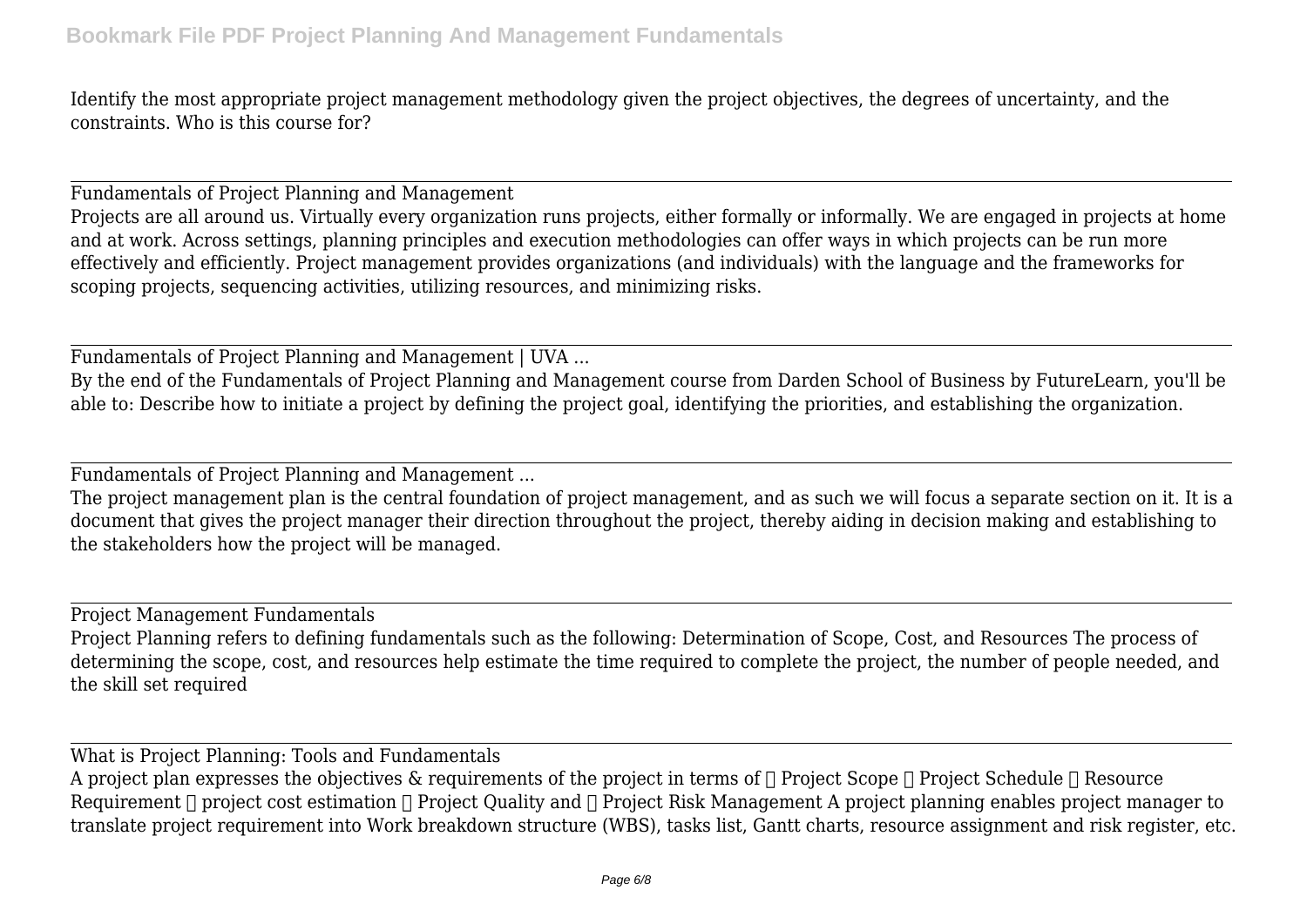BASICS OF PROJECT PLANNING - Online Project Management ...

Critical chain project management (CCPM) is an application of the theory of constraints (TOC) to planning and managing projects, and is designed to deal with the uncertainties inherent in managing projects, while taking into consideration limited availability of resources (physical, human skills, as well as management & support capacity) needed to execute projects.

Project management - Wikipedia New to PM? Learn the importance of project planning. Try our award-winning PM software for free: https://www.projectmanager.com/?utm\_source=youtube&utm\_mediu...

Project Planning for Beginners - Project Management ...

What are the 10 things you need to build into your Project Plan? A large part of the success of your project will be down to your planning. Consequently, the...

Project Planning: Plan Your Project - PM Fundamentals ...

Project planning and Scheduling Summary The crux of the matter is that if project planning and scheduling fundamentals are applied without any compromise, the chances that the project schedule would slip is fairly limited and to very large extent predictable.

Project Planning and Scheduling Fundamentals • MilestoneTask

Develop the language and mindset for planning and managing projects by properly setting and prioritizing project goals and objectives. Explain how to develop a project plan by identifying the scope, task dependencies, schedule, critical path, and risks.

Fundamentals of Project Planning and Management Course ...

Fundamentals of Project Planning and Management will introduce basic concepts from project planning, critical path method, network analysis, and simulation for project risk analysis. You will gain an appreciation for what is required in planning and executing largescale projects and gain an understanding of Agile Project Management principles.